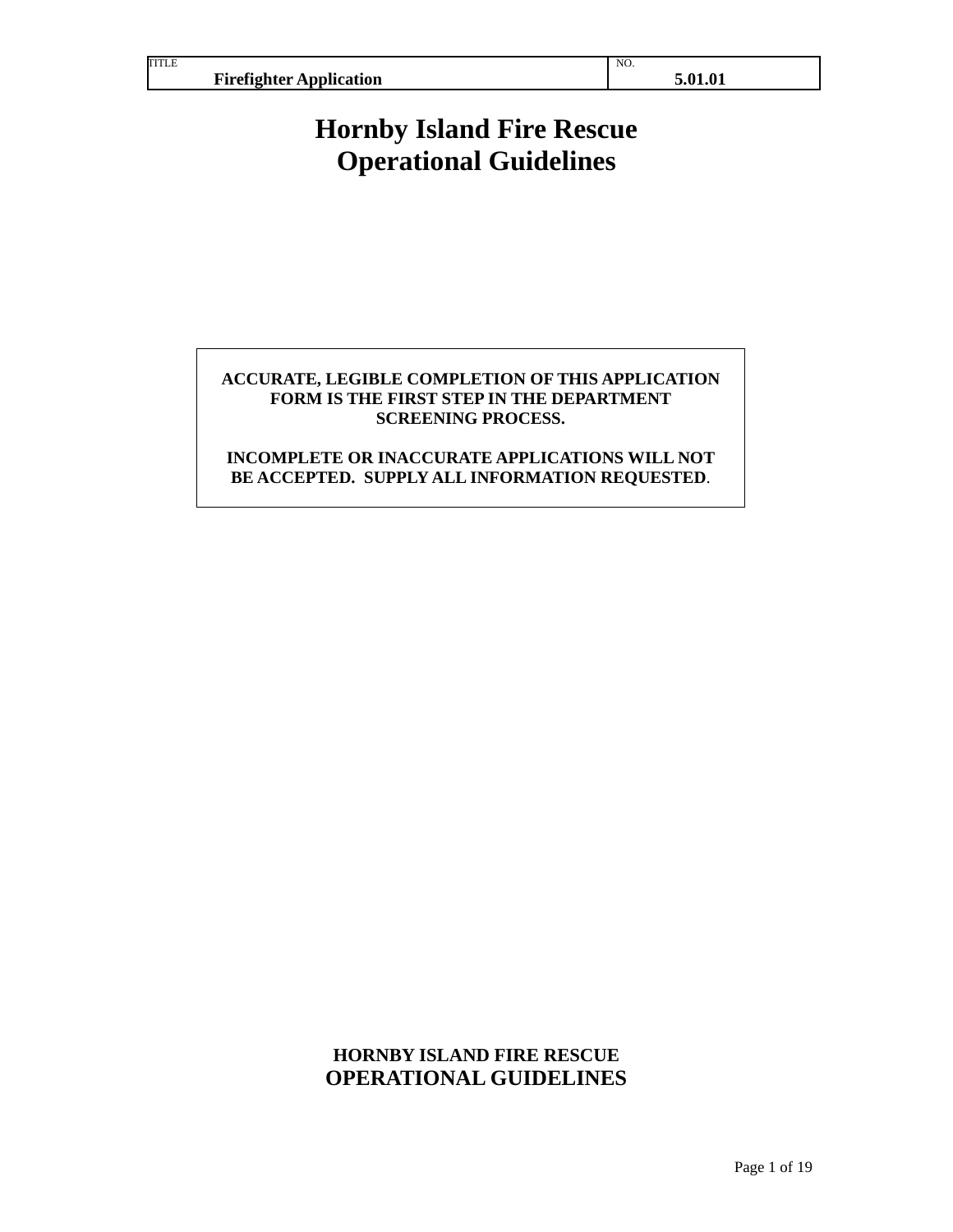| TITLE                          | NO.     |
|--------------------------------|---------|
| <b>Firefighter Application</b> | 5.01.01 |

| PLEASE PRINT ALL INFORMATION REQUESTED ON THIS APPLICATION                                                                                                                                    |             |  |
|-----------------------------------------------------------------------------------------------------------------------------------------------------------------------------------------------|-------------|--|
|                                                                                                                                                                                               |             |  |
| Surname                                                                                                                                                                                       | Given names |  |
| TELEPHONE (home):_______________________TELEPHONE (work):_______________________                                                                                                              |             |  |
|                                                                                                                                                                                               |             |  |
| <b>BIRTH DATE:</b><br>Year/month/day                                                                                                                                                          |             |  |
| BC DRIVERS LICENSE NBR: CLASS: AIR? Yes No No                                                                                                                                                 |             |  |
| DO YOU HAVE YOUR OWN VEHICLE FOR TRANSPORTATION?                                                                                                                                              |             |  |
| Note: We will request a recent copy of your Driver's Abstract as part of your application.                                                                                                    |             |  |
| Do you have any concers with height, enclosed spaces or other situations which may affect your abilty to<br>Describe your skills applicable to the Fire Service:_____________________________ |             |  |
| Describe your main hobbies and interests outside of work:<br><u>Describe your main hobbies</u> and interests outside of work:                                                                 |             |  |
|                                                                                                                                                                                               |             |  |
|                                                                                                                                                                                               |             |  |
|                                                                                                                                                                                               |             |  |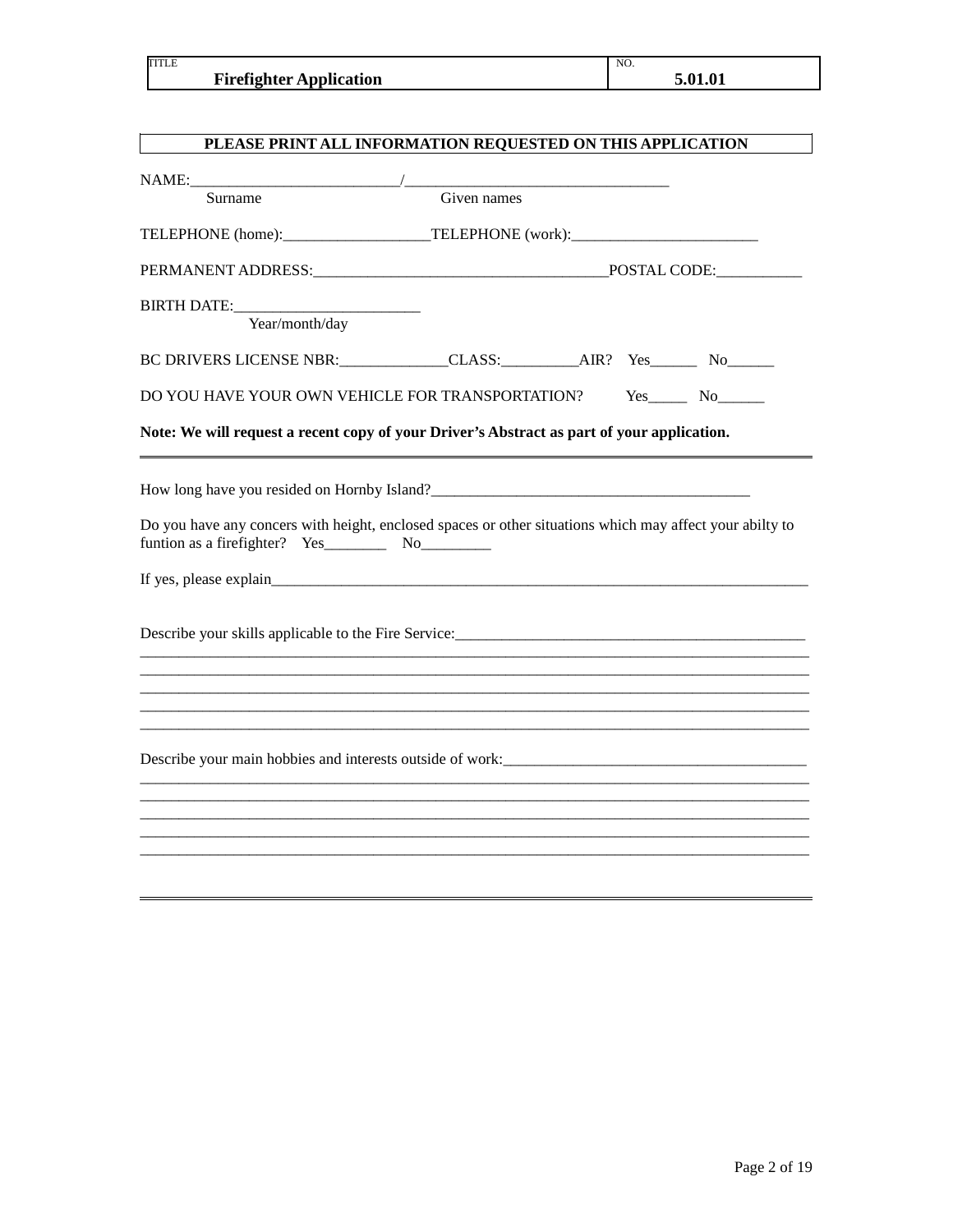| <b>TITLE</b><br><b>Firefighter Application</b>                                                                                                                                                                                                                                                            | NO.<br>5.01.01 |
|-----------------------------------------------------------------------------------------------------------------------------------------------------------------------------------------------------------------------------------------------------------------------------------------------------------|----------------|
|                                                                                                                                                                                                                                                                                                           |                |
| <b>Education</b>                                                                                                                                                                                                                                                                                          |                |
| Last Secondary School grade completed (or equivalent): _________________________                                                                                                                                                                                                                          |                |
|                                                                                                                                                                                                                                                                                                           |                |
|                                                                                                                                                                                                                                                                                                           |                |
| Any additional qualifications or courses?                                                                                                                                                                                                                                                                 |                |
| Previous firefighting experience: (where and when)_______________________________                                                                                                                                                                                                                         |                |
|                                                                                                                                                                                                                                                                                                           |                |
| ,我们也不能在这里的时候,我们也不能在这里的时候,我们也不能不能不能不能不能不能不能不能不能不能不能不能不能。""我们,我们也不能不能不能不能不能不能不能不能不<br><b>Work Experience</b>                                                                                                                                                                                                |                |
| Are you presently employed:<br>______full-time (more than 35 hours/week)<br>student<br>______part-time (more than 25 hours/week)<br>_unemployed<br>$\mathcal{L}^{\text{max}}$ .<br>______part-time (less than 25 hours/week)<br>_________other (please explain)<br>________self-employed (please explain) |                |
|                                                                                                                                                                                                                                                                                                           |                |
| Would your employer allow you to respond to emergency calls during working hours?<br>Always________ Usually_______ Rarely________ Never________                                                                                                                                                           |                |
|                                                                                                                                                                                                                                                                                                           |                |
| Are you normally available to respond to daytime emergencies? (Monday to Friday between the hours of 7<br>am and 6 pm) Always________ Usually_________ Rarely__________ Never_____________                                                                                                                |                |
| If accepted by the Fire Department as a recruit, you are required to attend weekly practices on two nights<br>(approximately 7:30 pm to 10:00 pm) Can you meet this requirement? Yes No                                                                                                                   |                |
|                                                                                                                                                                                                                                                                                                           |                |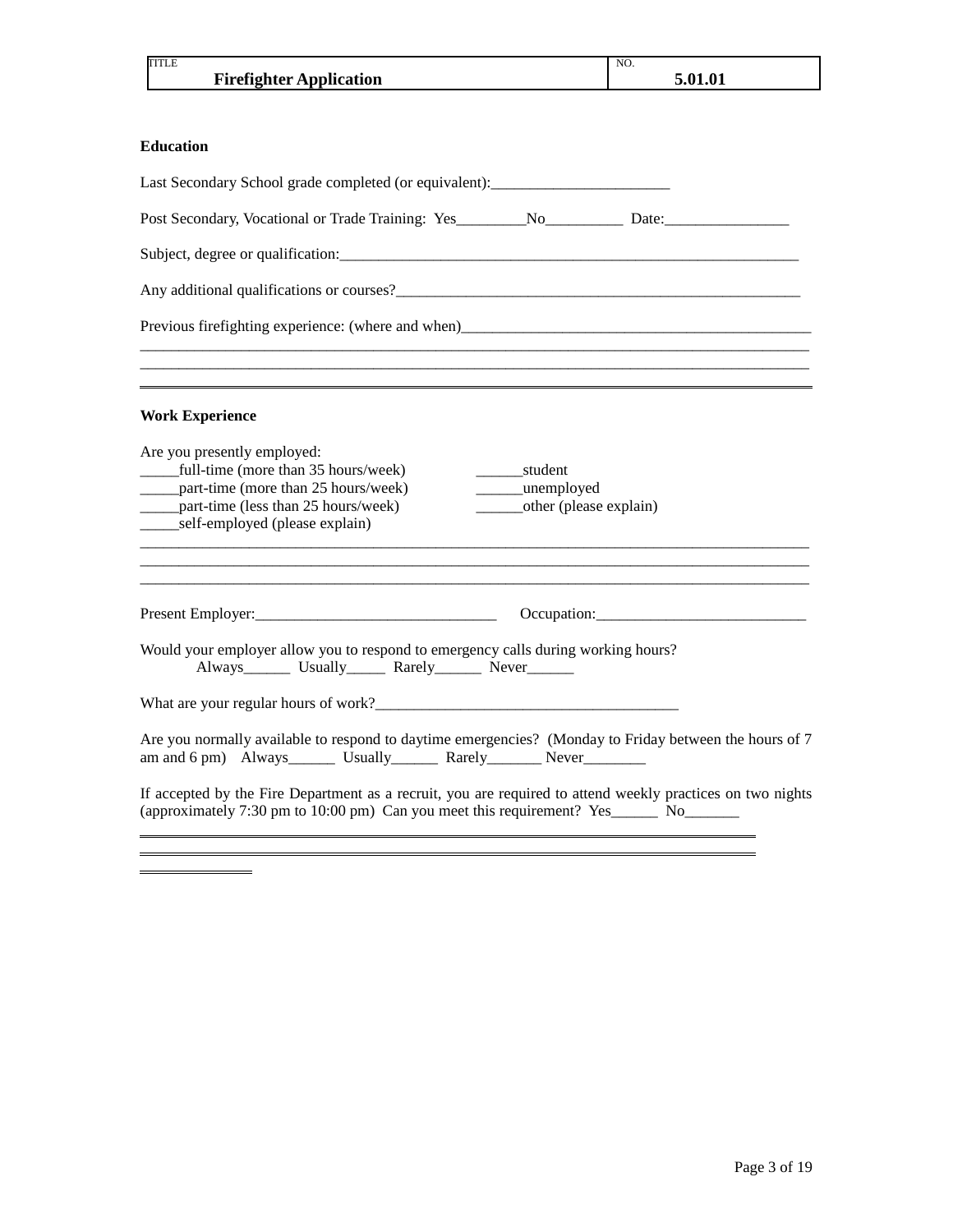| <b>TITLE</b>                   | NO.        |
|--------------------------------|------------|
| <b>Firefighter Application</b> | 1.01<br>л. |

\_\_\_\_\_\_\_\_\_\_\_\_\_\_\_\_\_\_\_\_\_\_\_\_\_\_\_\_\_\_\_\_\_\_\_\_\_\_\_\_\_\_\_\_\_\_\_\_\_\_\_\_\_\_\_\_\_\_\_\_\_\_\_\_\_\_\_\_\_\_\_\_\_\_\_\_\_\_\_\_\_\_\_\_\_\_  $\mathcal{L}_\mathcal{L} = \{ \mathcal{L}_\mathcal{L} = \{ \mathcal{L}_\mathcal{L} = \{ \mathcal{L}_\mathcal{L} = \{ \mathcal{L}_\mathcal{L} = \{ \mathcal{L}_\mathcal{L} = \{ \mathcal{L}_\mathcal{L} = \{ \mathcal{L}_\mathcal{L} = \{ \mathcal{L}_\mathcal{L} = \{ \mathcal{L}_\mathcal{L} = \{ \mathcal{L}_\mathcal{L} = \{ \mathcal{L}_\mathcal{L} = \{ \mathcal{L}_\mathcal{L} = \{ \mathcal{L}_\mathcal{L} = \{ \mathcal{L}_\mathcal{$ 

 $\mathcal{L}_\mathcal{L} = \{ \mathcal{L}_\mathcal{L} = \{ \mathcal{L}_\mathcal{L} = \{ \mathcal{L}_\mathcal{L} = \{ \mathcal{L}_\mathcal{L} = \{ \mathcal{L}_\mathcal{L} = \{ \mathcal{L}_\mathcal{L} = \{ \mathcal{L}_\mathcal{L} = \{ \mathcal{L}_\mathcal{L} = \{ \mathcal{L}_\mathcal{L} = \{ \mathcal{L}_\mathcal{L} = \{ \mathcal{L}_\mathcal{L} = \{ \mathcal{L}_\mathcal{L} = \{ \mathcal{L}_\mathcal{L} = \{ \mathcal{L}_\mathcal{$ 

 $\mathcal{L}_\mathcal{L} = \{ \mathcal{L}_\mathcal{L} = \{ \mathcal{L}_\mathcal{L} = \{ \mathcal{L}_\mathcal{L} = \{ \mathcal{L}_\mathcal{L} = \{ \mathcal{L}_\mathcal{L} = \{ \mathcal{L}_\mathcal{L} = \{ \mathcal{L}_\mathcal{L} = \{ \mathcal{L}_\mathcal{L} = \{ \mathcal{L}_\mathcal{L} = \{ \mathcal{L}_\mathcal{L} = \{ \mathcal{L}_\mathcal{L} = \{ \mathcal{L}_\mathcal{L} = \{ \mathcal{L}_\mathcal{L} = \{ \mathcal{L}_\mathcal{$  $\mathcal{L}_\mathcal{L} = \{ \mathcal{L}_\mathcal{L} = \{ \mathcal{L}_\mathcal{L} = \{ \mathcal{L}_\mathcal{L} = \{ \mathcal{L}_\mathcal{L} = \{ \mathcal{L}_\mathcal{L} = \{ \mathcal{L}_\mathcal{L} = \{ \mathcal{L}_\mathcal{L} = \{ \mathcal{L}_\mathcal{L} = \{ \mathcal{L}_\mathcal{L} = \{ \mathcal{L}_\mathcal{L} = \{ \mathcal{L}_\mathcal{L} = \{ \mathcal{L}_\mathcal{L} = \{ \mathcal{L}_\mathcal{L} = \{ \mathcal{L}_\mathcal{$ 

\_\_\_\_\_\_\_\_\_\_\_\_\_\_\_\_\_\_\_\_\_\_\_\_\_\_\_\_\_\_\_\_\_\_\_\_\_\_\_\_\_\_\_\_\_\_\_\_\_\_\_\_\_\_\_\_\_\_\_\_\_\_\_\_\_\_\_\_\_\_\_\_\_\_\_\_\_\_\_\_\_\_\_\_\_\_

### **WHY DO YOU THINK YOU WOULD BE AN ASSET TO THIS DEPARTMENT?**

The personal information on this form is collected under the authority of the Municipal Act. The information will be used for the purpose of an operating program of the municipality. If you have any questions about the collection and use of this information, contact the Fire Chief.

I, the undersigned, apply to enroll as a recruit of Hornby Island Fire Rescue, and if accepted undertake to perform such duties as may be assigned to me by the Fire Chief, or his designated representative.

I verify that the information contained on this application form is true and accurate.

I hereby give consent to the Fire Department to conduct verification of the information given, as required.

 $Signed:$   $\Box$ 

 $\overline{a}$ 

 $\overline{a}$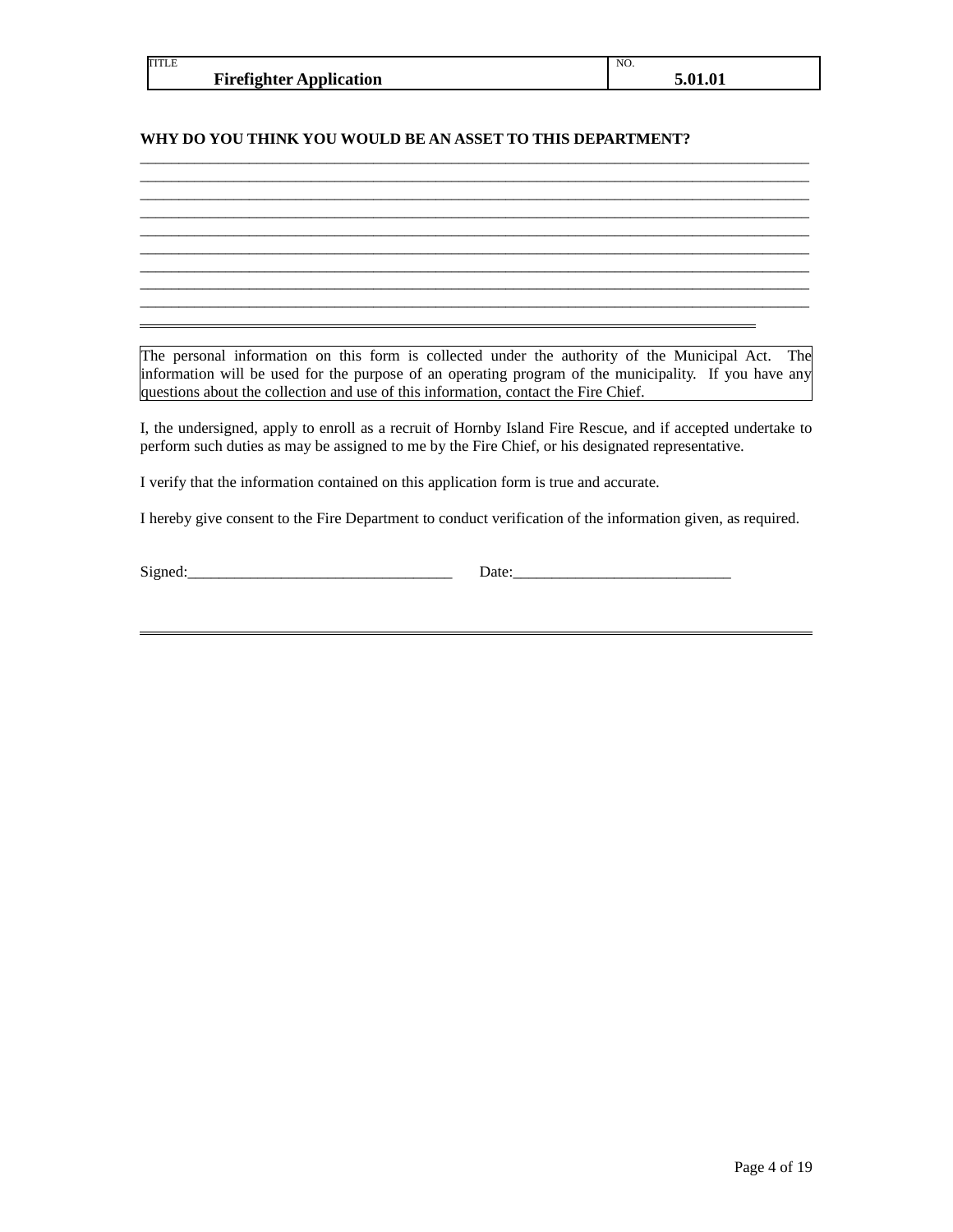| TITLE                          | NO.     |
|--------------------------------|---------|
| <b>Firefighter Application</b> | 5.01.01 |

### **FIREFIGHTER RECRUIT SELECTION BOARD GUIDELINES**

In the initial selection of applicants to choose those that will be interviewed by the Fire Chief or delegate(s), the following criteria should be used:

### **a) Previous firefighting, first aid or related experience.**

Preference should be given to those with previous experience, but only if it is applicable to the department's needs, and only if the experience is recent.

### **b) Age.**

The minimum age to be a recruit is 16.

### **c) Physical disabilities.**

Physical disabilities should be considered only in relation to the degree they affect the candidate's ability to perform the tasks normally undertaken by a firefighter. Disabilities that prohibit a candidate from safely functioning on the fire ground would eliminate the candidate from selection.

### **d) Present occupation.**

Occupation should be considered in terms of:

i) Stability - will the candidate's occupation involve time commitments or moves that prohibit effectively function as a member of the department?

ii) Experience - does the candidate's occupation give experience that would benefit the department?

iii)Personal circumstances – are there any restrictions as a result of the candidate's personal circumstances that would limit or prevent the candidate from effecitvely functioning as a member of the department?

### **d) Driver's Abstract.**

The driving record should be reviewed and considered based on how serious and recent the driving offences were. Driving offences that would affect the firefighters credibility while driving Department units or on the fireground should eliminate the candidate from further selection, unless offences were minor and in the past. Any ambiguities should be clarified with the candidate prior to being chosen for an interview by the selection board.

### **e) Availability for department work.**

Obviously, this should be a major consideration. If the candidate is not available to respond to training and emergency calls, he/she may not be a suitable candidate.

### **f) Criminal record.**

Any criminal record should be considered in terms of whether the convictions are directly related to the services offered by the fire department. Any ambiguities to appear at this stage, should be clarified by a personal interview with the candidate, prior to being chosen for an interview by the Selection Board. Potential problems should be discussed with the Fire Chief.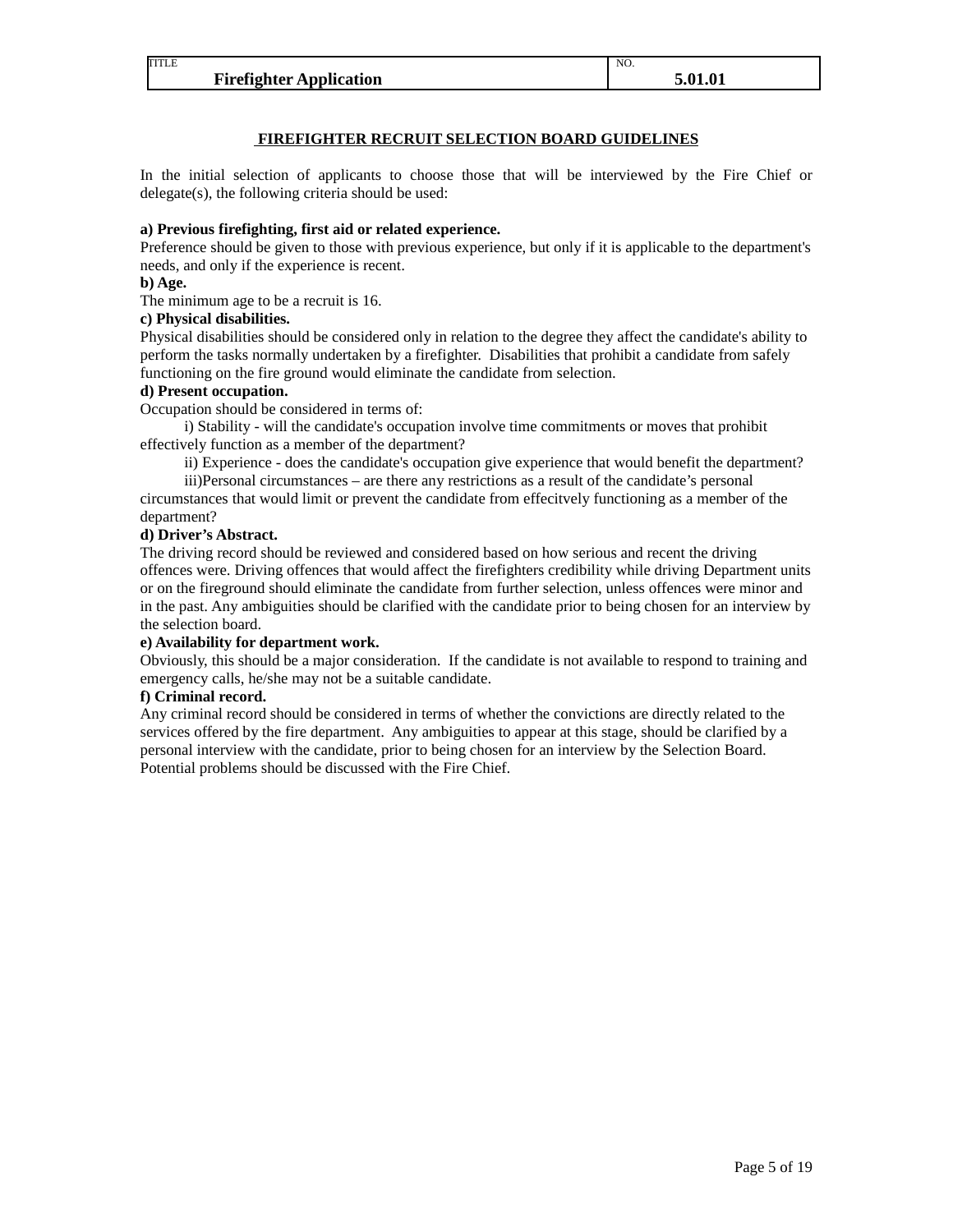| <b>TITLE</b>                   | NO. |
|--------------------------------|-----|
| <b>Firefighter Application</b> |     |

The Fire Chief or delegate(s) should carefully consider the applicant's application and criminal record search prior to the interview. During the interview, the following should be discussed with the candidate:

#### **a)Reasons for wishing to become a recruit.**

Preference should be given to those who indicate an interest in a long-term association with the department.

### **b) The reaction of their spouse/significant other.**

The candidate should have discussed the application with their spouse/partner.

### **c)The reaction of their employer.**

If the candidate indicates that they are available to respond from work, they should have discussed that matter with their employer and arrived at a clear agreement as to the employer's reaction to the involvement as a firefighter.

### **d)Life-style and community stability.**

The department is looking for solid citizens who intend to remain in the community and are offering their time and skills on a long-term basis.

### **e)Physical condition.**

Firefighting can be very physically demanding and the applicant must be made aware of the demands expected during training and on the fire ground.

### **f)Understanding the expectations of the department.**

No one gains if the applicant does not understand the expectations of the department with regard to the time commitment of firefighters, the immediate response expected to a call out and the rigors of firefighting. The Recruit Training program, the probationary period and the skills required before acceptance as a full member of the department, must be explained to the applicant.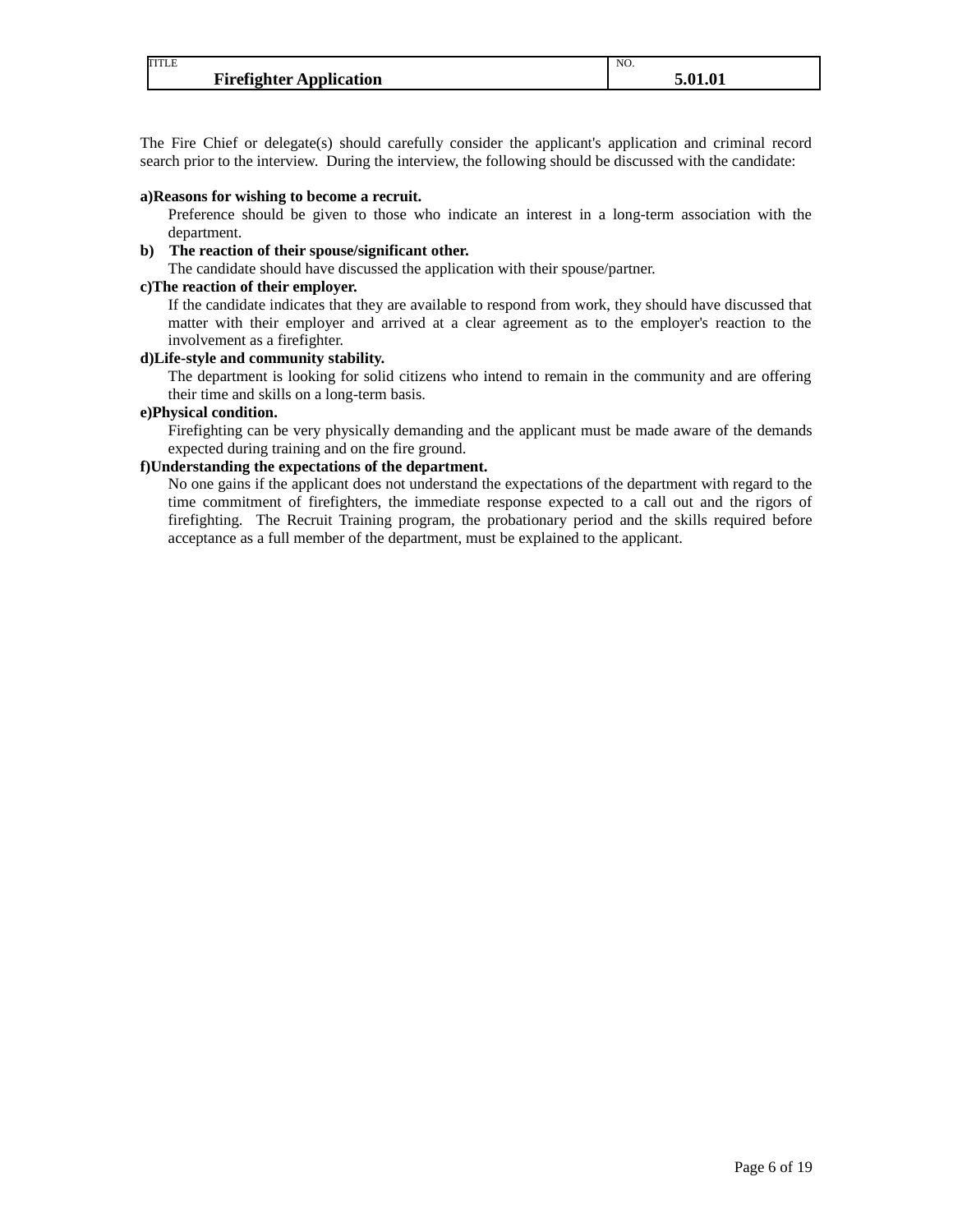### **Candidate Number:\_\_\_\_\_\_\_\_\_\_\_\_\_**

NO.

### **Understanding the expectations of the Department**

What do you know about the Fire Department?

[Explain full commitment of firefighters, committed to responding whenever available, time requirements for training and incidents - minimum two evenings per week during recruit training, some weekend, calls whenever they occur - all weather response, CPR, ongoing commitment to training!!] Will you have enough time to be a firefighter? What other community involvement do you have?

**Reaction of spouse or significant other**

Have you discussed your application with your spouse or significant other?

#### **Present occupation**

What is your present occupation? How long have you worked there? Have you discussed your application with your employer? How will/does your employer feel about you being a firefighter? Does your employment offer any skills that you think might be beneficial to you as a firefighter? If so, what? Are you available to respond during the day? Does your employment cause you to be away from home for any length of time? If so, how?

### **Availability for department work**

Will you be able to respond from work? Does your employment allow you sufficient time (Every scheduled practice evening) to be a firefighter?

#### **Previous experience**

Do you have structural firefighting experience? If so, how long? Industrial firefighting? If so, how long? Marine firefighting? If so, how long? Forest firefighting? If so, how long? Industrial first aid experience? If so, how long? CPR experience? If so, how long? Other first aid experience? If so, what and how long?

### **Proximity to fire station, home location**

How close do you live to the fire station? Are you intending to change your current address?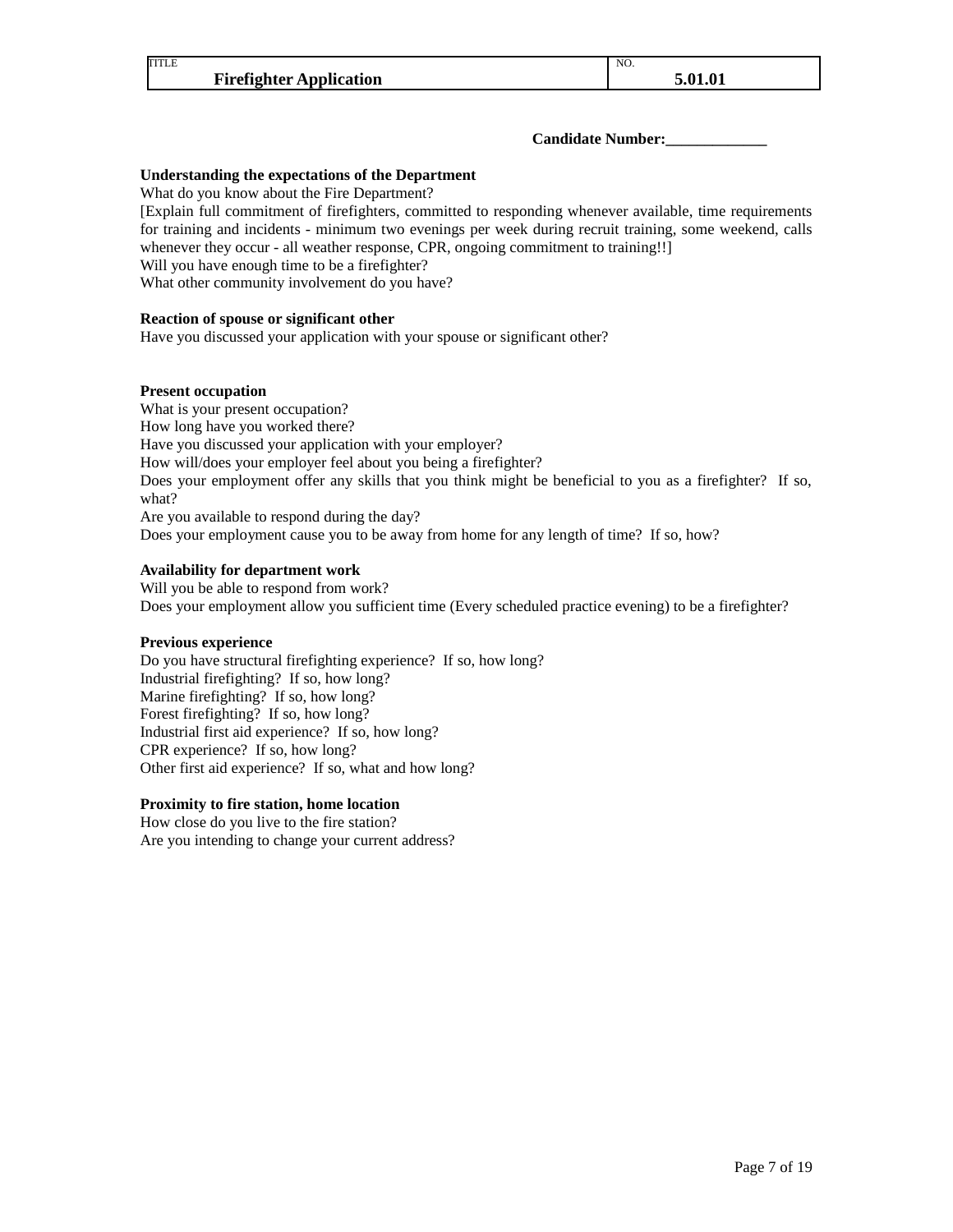| <b>TITLE</b>                   | NO.     |
|--------------------------------|---------|
| <b>Firefighter Application</b> | 5.01.01 |

### **Physical requirements**

Do you have any reason to believe it may be difficult for you to wear breathing apparatus? If so, what? Do you have any reason to believe it may be difficult for you to do prolonged physical labour in extreme weather conditions? If so, what?

Do you think that you are in physical condition to be a firefighter?

### **Reasons for wishing to become a firefighter**

Why do you want to be a firefighter?

If everything went as you would like, what would you like to be doing and where would you like to be living in 5 - 10 years?

Why should the department select you over other candidates who have applied?

### **Criminal record**

Clarify, if necessary.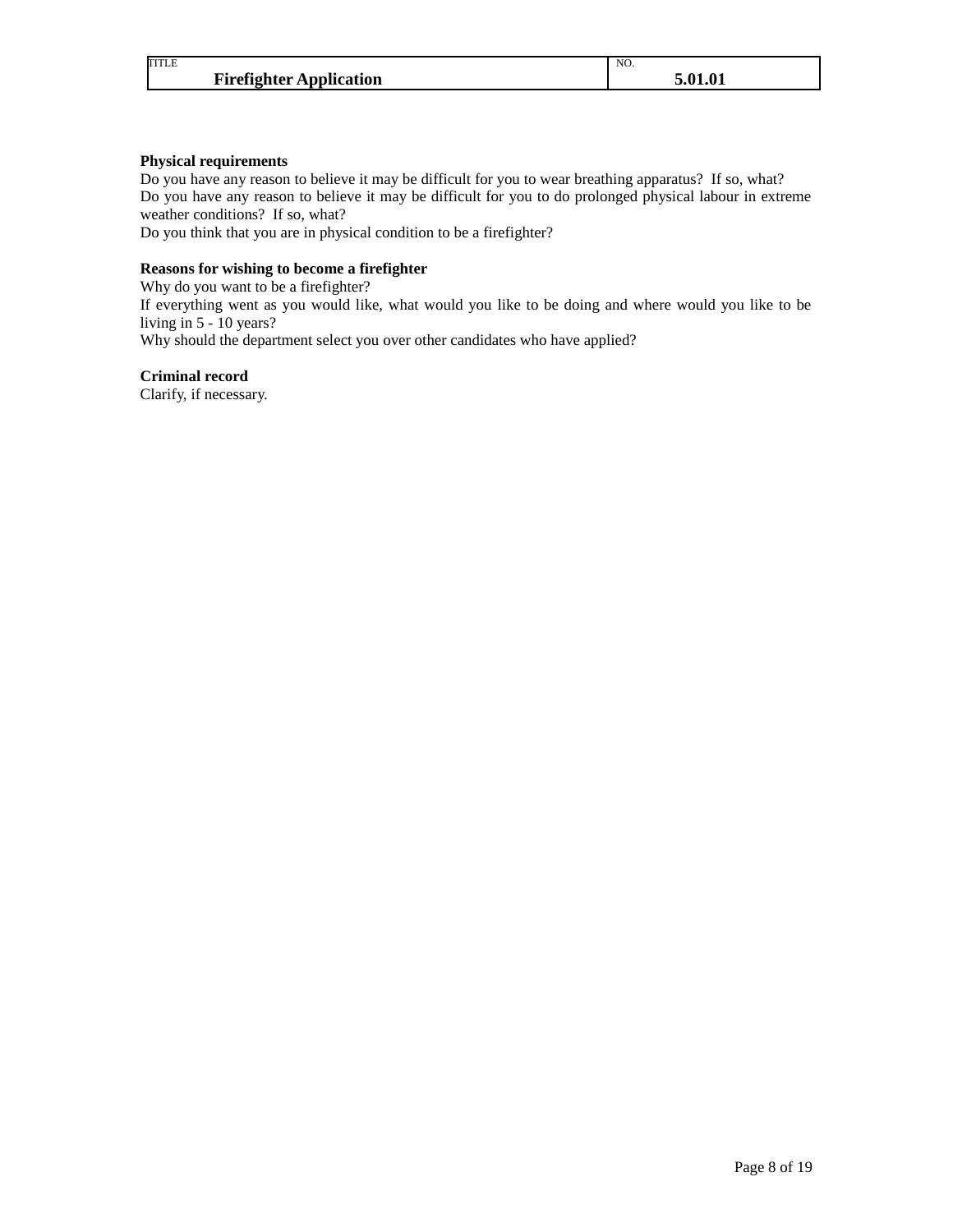| <b>TITLE</b>                   | NO.     |
|--------------------------------|---------|
| <b>Firefighter Application</b> | 5.01.01 |

### **Orientation**

A question and answer period will be provided to allow applicants to clarify any questions they may have about the firefighter role, for which they are applying.

### **Sizing**

Applicants will be issued turnout clothing before the start of the recruit training.

### **Administrative forms**

Applicants will complete: a)RCMP security check b)Motor Vehicle Branch driving clearance They will be given a)the medical clearance form Applicants will be contacted and advised as to whether or not they have been accepted. If accepted, they: a)requested to have the medical completed and returned to the department

### **Timing, or as required**

| 3-25 Sept | - advertising                                 |
|-----------|-----------------------------------------------|
| 25 Sept   | - posting closes                              |
| 30 Sept   | - initial short list by Chief                 |
| $1-3$ Oct | - interviews by panel                         |
| 6 Oct     | - final selection; advising of all applicants |
| 9 Oct     | - issue of turnout clothing                   |
| 0.04      | الممام المناصب وبالكم المتمني                 |

9 Oct - start of recruit class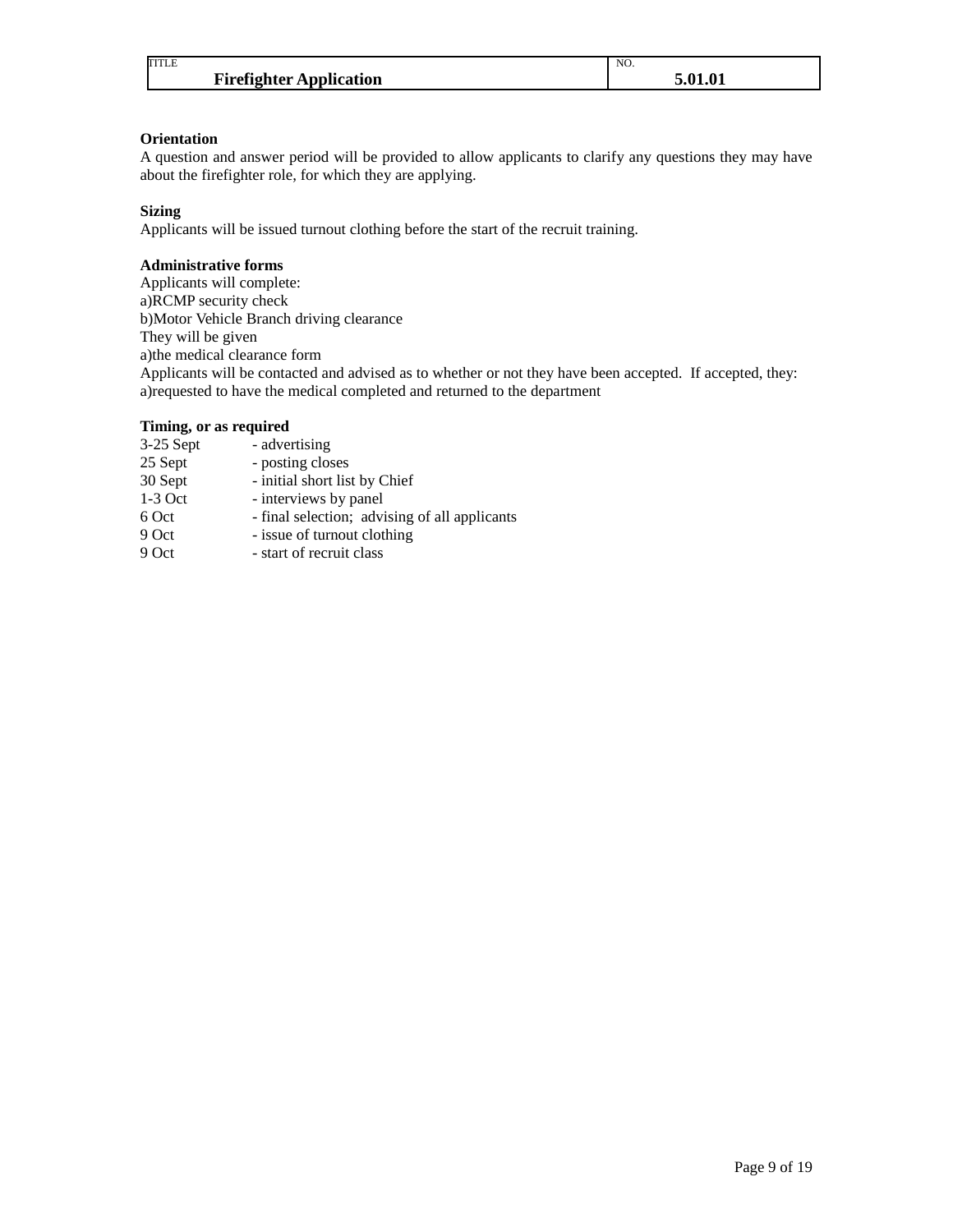| TITLE |                                | NO. |         |
|-------|--------------------------------|-----|---------|
|       | <b>Firefighter Application</b> |     | 5.01.01 |
|       |                                |     |         |
|       |                                |     |         |

|                         |                                                                                                                                                                                                                                                                                          | <b>CONSENT FOR CRIMINAL RECORD SEARCH</b>                                                                                                                                                                                                                                                                                                                                                                                                                                |                                                                                                                                                                                                                                                                                                                                                                                                                                                                         |
|-------------------------|------------------------------------------------------------------------------------------------------------------------------------------------------------------------------------------------------------------------------------------------------------------------------------------|--------------------------------------------------------------------------------------------------------------------------------------------------------------------------------------------------------------------------------------------------------------------------------------------------------------------------------------------------------------------------------------------------------------------------------------------------------------------------|-------------------------------------------------------------------------------------------------------------------------------------------------------------------------------------------------------------------------------------------------------------------------------------------------------------------------------------------------------------------------------------------------------------------------------------------------------------------------|
| POLICE AGENCY: R.C.M.P. |                                                                                                                                                                                                                                                                                          |                                                                                                                                                                                                                                                                                                                                                                                                                                                                          | FILE NO.                                                                                                                                                                                                                                                                                                                                                                                                                                                                |
|                         | Full Name of Applicant:<br><u>Letting and the substitute of Applicant</u>                                                                                                                                                                                                                |                                                                                                                                                                                                                                                                                                                                                                                                                                                                          |                                                                                                                                                                                                                                                                                                                                                                                                                                                                         |
|                         | Surname                                                                                                                                                                                                                                                                                  | First Name                                                                                                                                                                                                                                                                                                                                                                                                                                                               | Middle Name                                                                                                                                                                                                                                                                                                                                                                                                                                                             |
|                         |                                                                                                                                                                                                                                                                                          |                                                                                                                                                                                                                                                                                                                                                                                                                                                                          |                                                                                                                                                                                                                                                                                                                                                                                                                                                                         |
|                         |                                                                                                                                                                                                                                                                                          |                                                                                                                                                                                                                                                                                                                                                                                                                                                                          |                                                                                                                                                                                                                                                                                                                                                                                                                                                                         |
|                         |                                                                                                                                                                                                                                                                                          |                                                                                                                                                                                                                                                                                                                                                                                                                                                                          |                                                                                                                                                                                                                                                                                                                                                                                                                                                                         |
| criminal record.        |                                                                                                                                                                                                                                                                                          | criminal record they may find. To this end I herewith affix my signature.                                                                                                                                                                                                                                                                                                                                                                                                | WHEREAS I have applied for MEMBERSHIP and I am required by the _____________FIRE DEPARTMENT to<br>disclose whether or not I have any convictions or have been charged under any Federal or Provincial enactment; AND<br>disclosed might preclude me from the function I have applied for, I will be given an opportunity to see and discuss that<br>I, therefore, authorize R.C.M.P. (Police Agency) on my behalf to inquire into and determine whether or not I have a |
|                         | SIGNATURE: The contract of the contract of the contract of the contract of the contract of the contract of the contract of the contract of the contract of the contract of the contract of the contract of the contract of the                                                           |                                                                                                                                                                                                                                                                                                                                                                                                                                                                          | DATE: The contract of the contract of the contract of the contract of the contract of the contract of the contract of the contract of the contract of the contract of the contract of the contract of the contract of the cont                                                                                                                                                                                                                                          |
|                         | be returned to me after this check has been completed.<br>SIGNATURE: New York SIGNATURE And the Contract of the Contract of the Contract of the Contract of the Contract of the Contract of the Contract of the Contract of the Contract of the Contract of the Contract of the Contract |                                                                                                                                                                                                                                                                                                                                                                                                                                                                          | Should they be required, I therefore, agree to voluntarily submit my fingerprints. I understand that my fingerprints will<br>DATE:                                                                                                                                                                                                                                                                                                                                      |
|                         |                                                                                                                                                                                                                                                                                          | <b>NOTE TO POLICE</b><br>applicant's record and indicate the results on this form. Please forward the completed form and fingerprints to:<br>$(address)$ and $(address)$ and $(address)$ and $(address)$ and $(class)$ and $(class)$ and $(class)$ and $(class)$ and $(class)$ and $(class)$ and $(class)$ and $(class)$ and $(class)$ and $(class)$ and $(class)$ and $(class)$ and $(class)$ and $(class)$ and $(class)$ and $(class)$ and $(class)$ and $(class)$ and | The above-named applicant has consented to release information to the identified organization. Please check the                                                                                                                                                                                                                                                                                                                                                         |
| A search of:            | No record<br>comparison.                                                                                                                                                                                                                                                                 | POLICE USE ONLY - RESULTS OF RECORDS CHECK<br>POLICE AGENCIES, NOT AN AFFIRMATION OF GOOD CHARACTER.<br>1. The Central Repository for Criminal records for Canada;<br>A record exists on local index, and a copy, certified by the applicant is attached                                                                                                                                                                                                                 | RESULTS OF RECORDS SEARCH ARE MERELY A RECORD, OR LACK OF, OF OFFICIAL CONTACT WITH<br>A Central Repository Record may exist, but cannot be disclosed unless verified by fingerprint                                                                                                                                                                                                                                                                                    |
| Name and Signature      |                                                                                                                                                                                                                                                                                          |                                                                                                                                                                                                                                                                                                                                                                                                                                                                          | <b>Badge Number</b>                                                                                                                                                                                                                                                                                                                                                                                                                                                     |

The personal information on this form is collected under the authority of the Municipal Act. The information will be used for the purpose of an operating program of the municipality. If you have any questions about the collection and use of this information, contact the Fire Chief.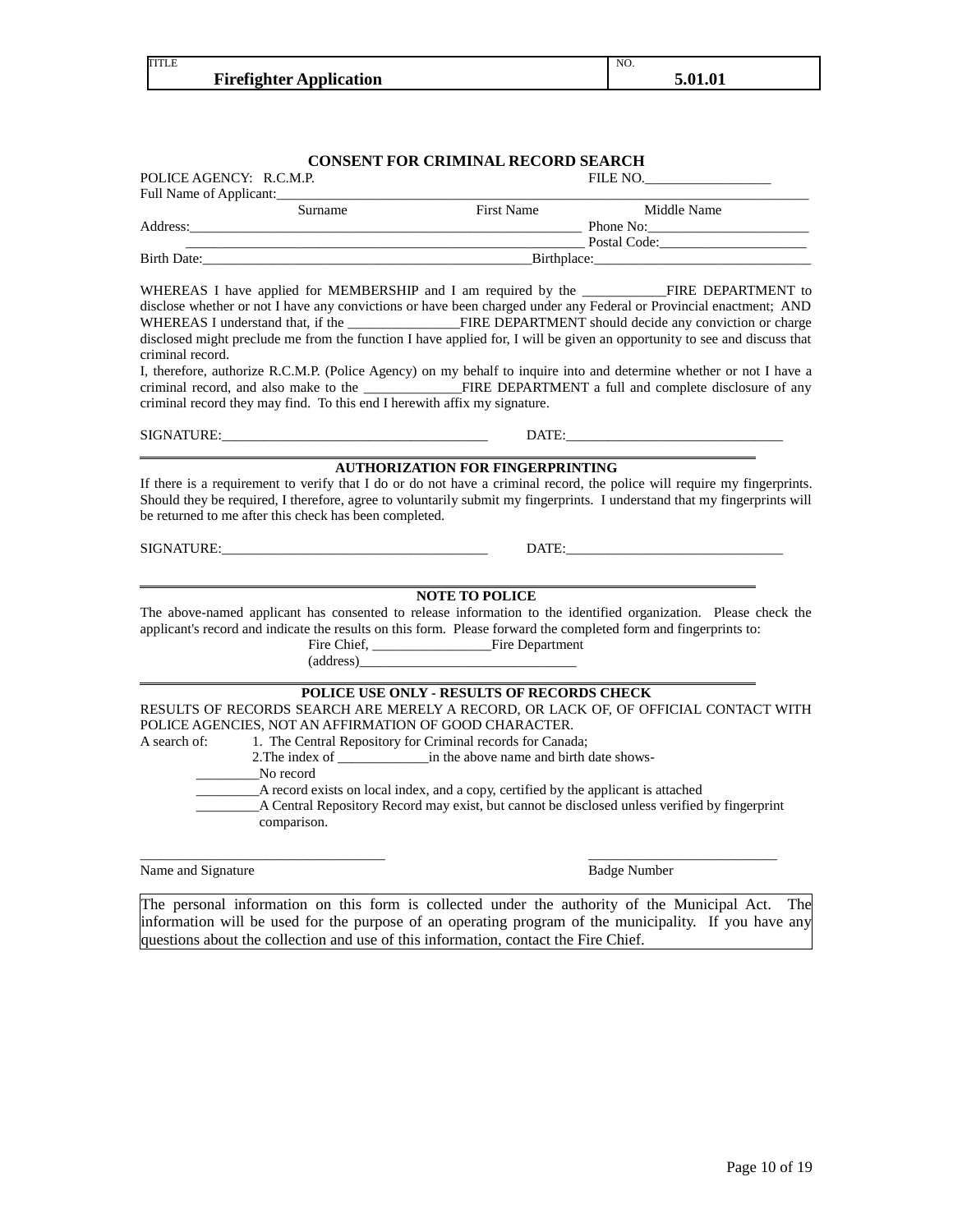| TITLE                          | NO.     |
|--------------------------------|---------|
| <b>Firefighter Application</b> | 5.01.01 |
|                                |         |

### **FIREFIGHTER MEDICAL EXAMINATION**

**Surname:\_\_\_\_\_\_\_\_\_\_\_\_\_\_\_\_\_\_\_\_\_\_\_\_\_\_\_\_\_\_\_ Given Names:\_\_\_\_\_\_\_\_\_\_\_\_\_\_\_\_\_\_\_\_\_\_\_\_\_\_\_**

The personal information on this form is collected under the authority of the Municipal Act. The information will be used for the purpose of an operating program of the municipality. If you have any questions about the collection and use of this information, contact the Fire Chief.

### **EXAMINING PHYSICIANS PLEASE NOTE**

The medical examination to be performed is to determine if the applicant has maintained an acceptable level of fitness to perform as a firefighter and has not contracted any disabling disease or disability to prevent effective functioning as a firefighter.

The physician shall determine, using any testing procedures felt necessary, if the applicant is fit for active firefighting duties so that firefighters will not jeopardize themselves and other personnel that they may come in contact with while performing their duties. To function as a member of the fire department, it is essential that the applicant be physically and mentally fit to perform the many and varied duties of a firefighter.

The fee for the service of the physician for this examination will be paid by Hornby Island Fire Rescue.

|    |                                                                                                                                                                                                                               |                      |                                                                                                                           |                                           | 2. Vision: Without glasses R.20/ $\qquad \qquad$ L.20/ $\qquad \qquad$ |
|----|-------------------------------------------------------------------------------------------------------------------------------------------------------------------------------------------------------------------------------|----------------------|---------------------------------------------------------------------------------------------------------------------------|-------------------------------------------|------------------------------------------------------------------------|
| 3. | Hearing: R.                                                                                                                                                                                                                   |                      |                                                                                                                           |                                           |                                                                        |
| 4. | Oral Hygiene:                                                                                                                                                                                                                 | Good                 | Fair                                                                                                                      | Poor                                      |                                                                        |
| 5. |                                                                                                                                                                                                                               |                      |                                                                                                                           |                                           |                                                                        |
|    |                                                                                                                                                                                                                               |                      |                                                                                                                           |                                           |                                                                        |
|    | 6.Is there any evidence of:<br>a.Hernia<br>b.Asthma<br>c. Fainting spells<br>d.Dizziness<br>e.Allergies<br>f. Arthritis<br>g. Back trouble                                                                                    | $Yes$ No $No$<br>Yes | $Yes$ <sub>_________</sub><br>$Yes$ <sub>_________</sub><br>$\overline{\phantom{a}}$ No $\overline{\phantom{a}}$<br>$Yes$ | $No$ <sub>________</sub><br>$\mathrm{No}$ |                                                                        |
|    | h. Infectious Hepatitis<br><i>i.</i> Tuberculosis<br>j. Heart trouble<br>k. Epilepsy<br>l. Hypertension<br>m. Diabetes<br>n. Respiratory trouble                                                                              |                      | $Yes$ <sub>_________</sub><br>$Yes$ <sub>_________</sub>                                                                  |                                           |                                                                        |
|    | If yes, please specify: The set of the set of the set of the set of the set of the set of the set of the set of the set of the set of the set of the set of the set of the set of the set of the set of the set of the set of |                      |                                                                                                                           |                                           |                                                                        |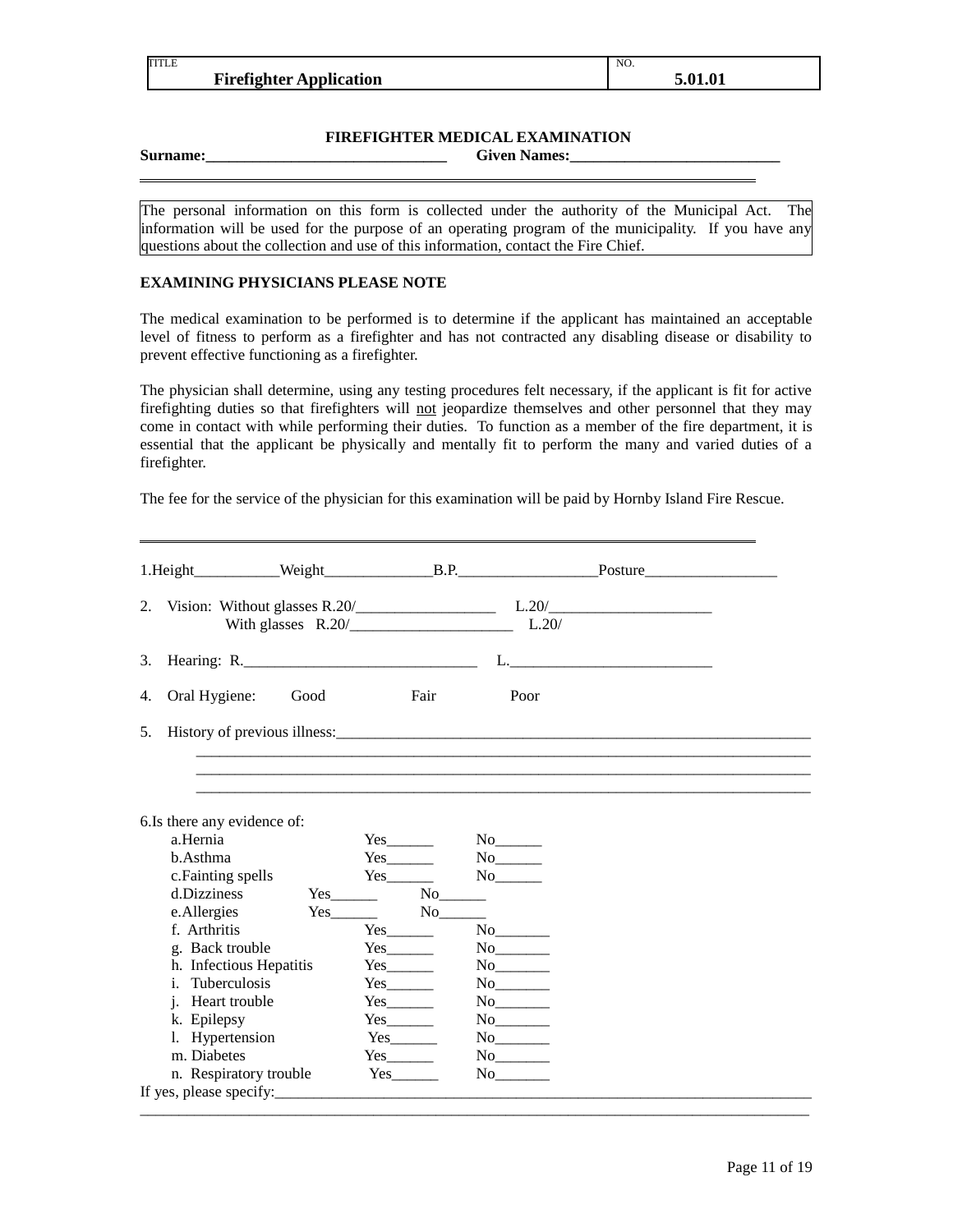| TITLE                          | NO.   |
|--------------------------------|-------|
| <b>Firefighter Application</b> | . A 1 |

← 7.Details of any physical impairment. (Please be specific).  $\mathcal{L}_\mathcal{L} = \{ \mathcal{L}_\mathcal{L} = \{ \mathcal{L}_\mathcal{L} = \{ \mathcal{L}_\mathcal{L} = \{ \mathcal{L}_\mathcal{L} = \{ \mathcal{L}_\mathcal{L} = \{ \mathcal{L}_\mathcal{L} = \{ \mathcal{L}_\mathcal{L} = \{ \mathcal{L}_\mathcal{L} = \{ \mathcal{L}_\mathcal{L} = \{ \mathcal{L}_\mathcal{L} = \{ \mathcal{L}_\mathcal{L} = \{ \mathcal{L}_\mathcal{L} = \{ \mathcal{L}_\mathcal{L} = \{ \mathcal{L}_\mathcal{$ 

| 8. | Is this your first contact with the patient? Yes No<br>If no, how long have you treated the patient?<br><u>If</u> no, how long have you treated the patient?                                                                                                                                                                                                                                         |                        |
|----|------------------------------------------------------------------------------------------------------------------------------------------------------------------------------------------------------------------------------------------------------------------------------------------------------------------------------------------------------------------------------------------------------|------------------------|
| 9. | Does applicant have any nervous problem? Yes No                                                                                                                                                                                                                                                                                                                                                      |                        |
|    | 10. Does applicant have any alcohol or drug problems? Yes_____ No_____<br>If yes, please specify: The contract of the contract of the contract of the contract of the contract of the contract of the contract of the contract of the contract of the contract of the contract of the contract of the co                                                                                             |                        |
|    | 11. Is the applicant taking any regular medication?   Yes______ No_____                                                                                                                                                                                                                                                                                                                              |                        |
|    | 12. In light of your examination findings and the guidance of this form                                                                                                                                                                                                                                                                                                                              |                        |
|    | DO YOU CONSIDER THE APPLICANT PHYSICALLY AND MENTALLY CAPABLE OF<br>PERFORMING THE DUTIES OF A FIREFIGHTER?<br>$Yes$ and $Yes$ and $Yes$ and $Yes$ and $Yes$ and $Yes$ and $Yes$ and $Yes$ and $Yes$ and $Yes$ and $Yes$ and $Yes$ and $Yes$ and $Yes$ and $Yes$ and $Yes$ and $Yes$ and $Yes$ and $Yes$ and $Yes$ and $Yes$ and $Yes$ and $Yes$ and $Yes$ and $Yes$ and $Yes$ and $Yes$ and $Yes$ a |                        |
|    | Date:                                                                                                                                                                                                                                                                                                                                                                                                |                        |
|    |                                                                                                                                                                                                                                                                                                                                                                                                      | Signature of Physician |
|    |                                                                                                                                                                                                                                                                                                                                                                                                      |                        |
|    |                                                                                                                                                                                                                                                                                                                                                                                                      |                        |
|    |                                                                                                                                                                                                                                                                                                                                                                                                      |                        |
|    |                                                                                                                                                                                                                                                                                                                                                                                                      |                        |

 $\overline{\phantom{a}}$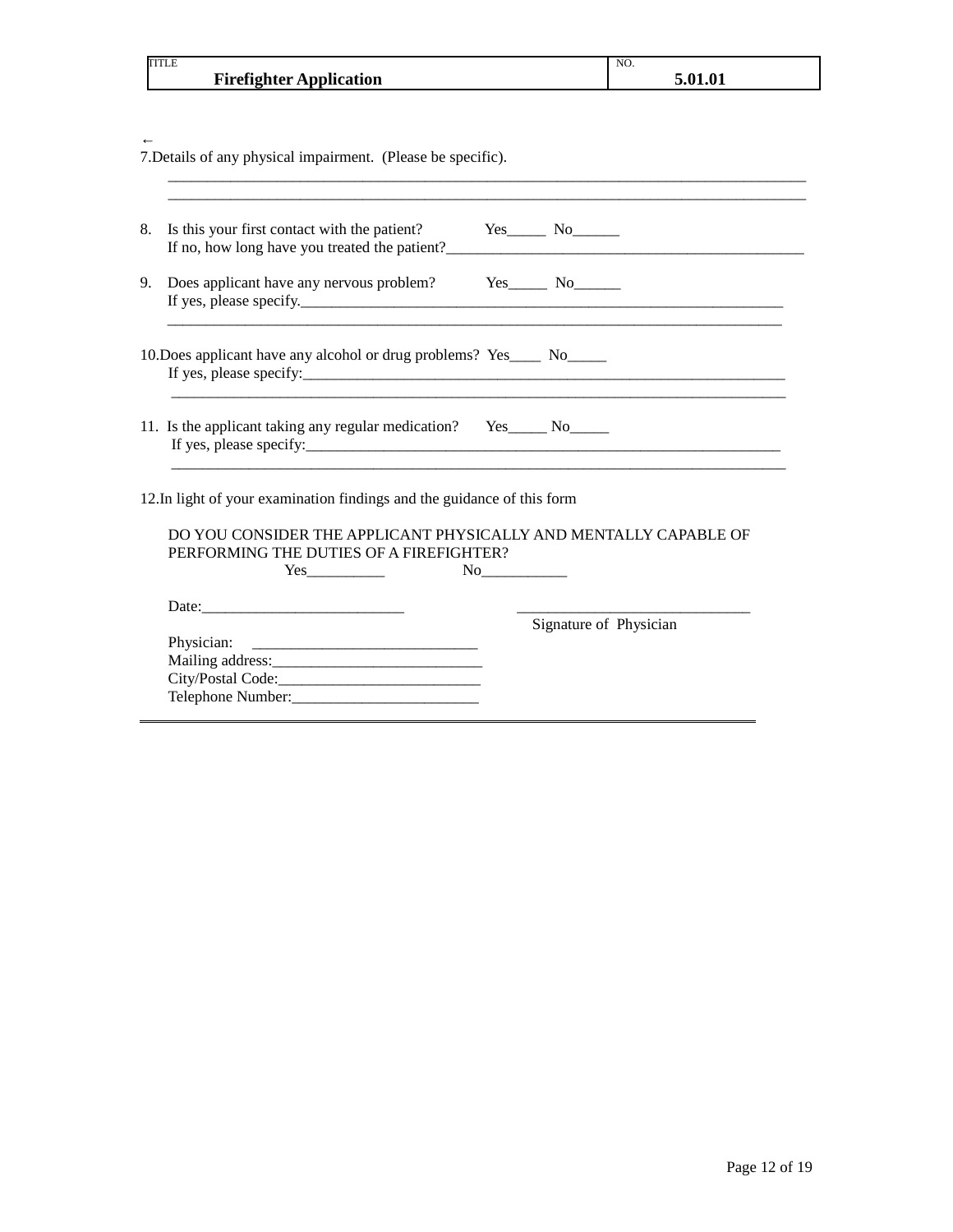| <b>TITLE</b>                   | NO.                       |
|--------------------------------|---------------------------|
| <b>Firefighter Application</b> | <b>COM</b><br>ว.บ<br>1.V. |

Fellow Citizen:

As Fire Chief of Hornby Island Fire Rescue, I am committed to providing the most effective and most efficient fire protection for our area. You will find that participation as a volunteer member of our service will bring personal rewards and satisfaction, raise self-esteem and give you a tremendous sense of accomplishment for a job well done. It will also provide our island with a valuable service.

Service as a member of our department requires a serious commitment, however. Your decision to join us should not be made quickly. Careful consideration should be made of the many factors associated with becoming a member of the fire department. This brochure has been developed to provide the information needed to help you understand this commitment and to assist you in making your decision.

Once your understand what is involved in being a member of our department, you may find that you are able to make the commitment we need. The service provided by our fire department is truly valuable to the citizens of Hornby Island, and I hope you are able to contribute to our public safety.

Fire Chief Hornby Island Fire Rescue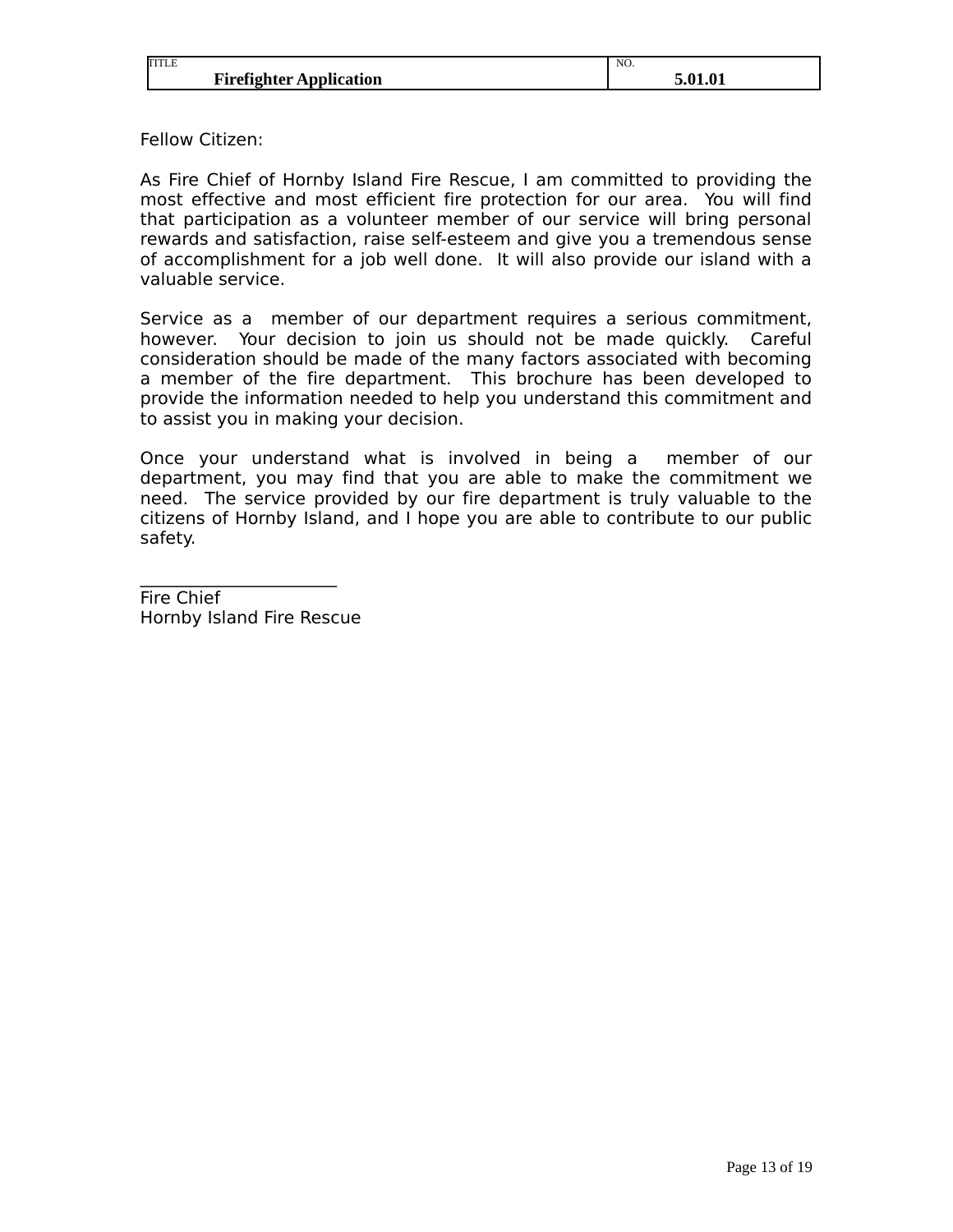TITLE

NO.

### **THE NATURE OF OUR BUSINESS**

The fire and rescue service is one of the most diverse and challenging professions known today. It is this diversity that inspires men and women to volunteer for their communities. Imagine having to train to prepare yourself to cope with situations that range from structure fires to motor vehicle accidents to hazardous chemical spills to heart attacks, and almost any other possible emergency situation in between. This diversity is coupled with the fact that these skills may be needed at any time of day, seven days a week, in any kind of weather, and very often under potentially stressful and emotional circumstances. These factors contribute to our profession being personally very rewarding.

Our primary goal is to protect the public. This is accomplished in two ways:

a)The first is to prevent fire emergencies from occurring. This is done through fire prevention, inspections, fire safety education and code enforcement programs.

b)Secondly, we are here to prepare ourselves to control fire emergencies and assist at medical emergencies. This is done through education, training, pre-incident planning, more training, state-of-the art equipment and more training. We are a paramilitary profession working in a "hurry up and wait" environment.

This business is not for everyone. You need more than just a desire to help people. You also need courage and dedication, assertiveness and a willingness to learn new skills and face new challenges. The fire and rescue service is not for the meek or timid or for those who lose control of their emotions during times of crisis. Our service is one which calls on its members to perform hot, sweaty, dirty, strenuous work, often in uncertain and hazardous environments.

The personal rewards and satisfaction received from the fire and rescue service are often beyond description. There is a sense of accomplishment after controlling a building fire, joy and elation when a child is rescued, compassion for accident victims and fulfillment in teaching fire safety. The list goes on and on.

The bottom line in our business is measured by the loss of life, pain and suffering, and property damage we have prevented and reduced. We exist and are prepared for one reason only - to provide service to the community.

If you feel you have what it takes to meet the challenges of our business, we welcome you to join us.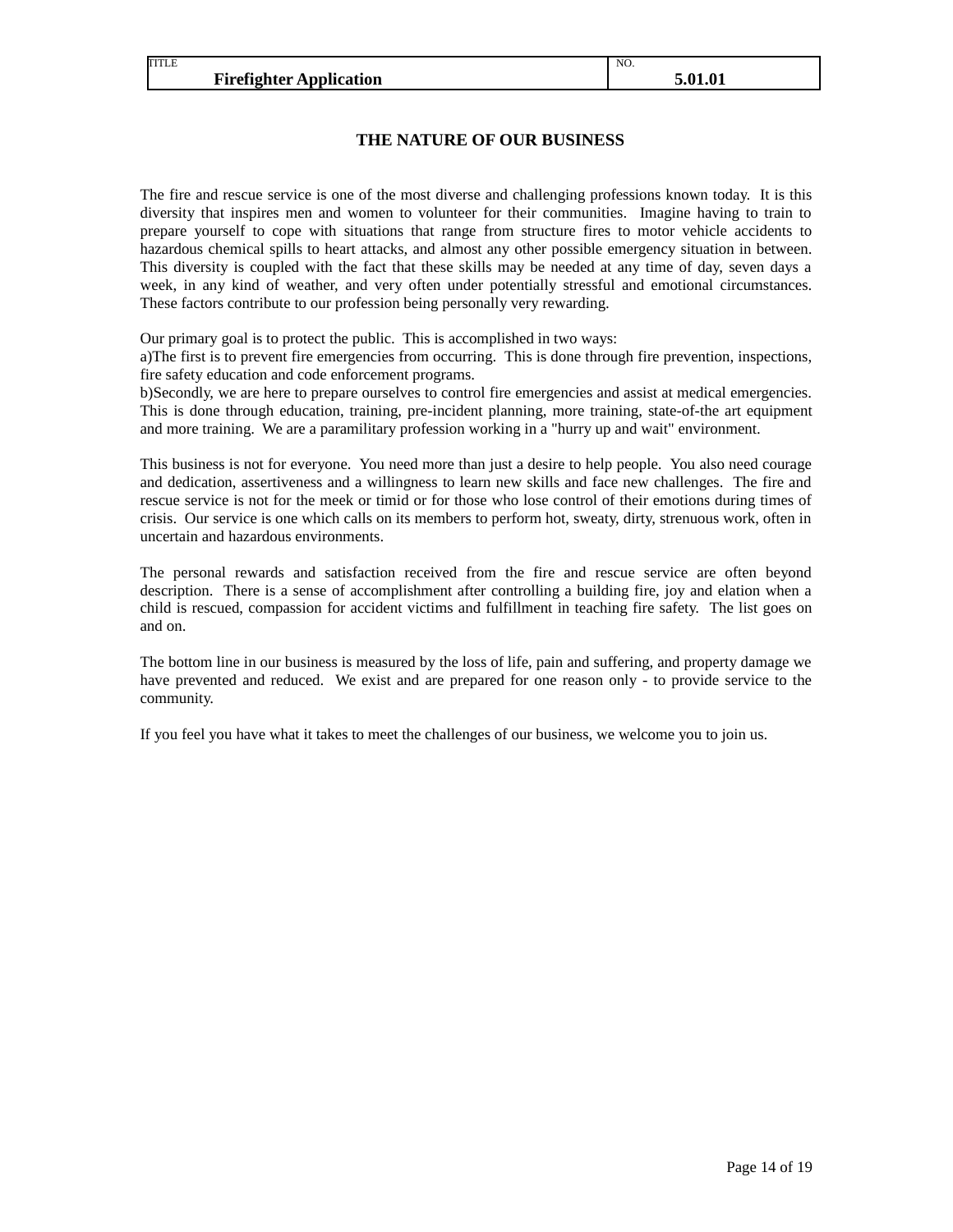| <b>TITLE</b>                   | NO.     |
|--------------------------------|---------|
| <b>Firefighter Application</b> | 5.01.01 |

#### **Profile:**

Hornby Island Fire Rescue is a volunteer service consisting of dedicated men and women.

### **Mission Statement:**

To provide the most effective and efficient fire protection and rescue service for the citizens of and visitors to our island.

### **Organization:**

The fire department operates under the direction of the Fire Chief who is responsible to the Comox Valley Regional District.

In order to deliver the services needed to accomplish the above-stated mission statement, the department is organized into four major divisions:

Operations - responsible for the delivery of emergency services for fire and rescue, as well as emergency medical services.

Fire Prevention - responsible for inspections, plan reviews, permits, investigation, and public education.

Administration - responsible for finance, planning, logistics, and to provide support to other divisions.

 Training - responsible for achieving and maintaining the skills and expertise to accomplish the department's stated mission.

### **Operations:**

Hornby Island Fire Rescue responds to approximately 100 emergency calls per year, ranging from structure fires to grass fires, from rescues and auto extrication to medical emergency response.

### **Firefighters:**

 Firefighters directly participate in fire and rescue operations. Men and women over the age of 16, who are in good physical condition, and have the desire to participate in emergency fire and rescue activities, are eligible to apply for any opening.

#### **Training and Participation:**

Over the years, the Fire Service has evolved into a public safety agency providing highly technical and diverse services. The general public has come to rely on the fire department as the "first responder", not only when life and property are threatened by man-made and natural disasters, but for seemingly smaller problems as well.

In order to ensure that all members of the department are prepared to deliver the best level of services required, training standards have been developed to provide each member with the needed skills, knowledge and abilities necessary to deliver fire and emergency first aid service to the citizens of Hornby Island.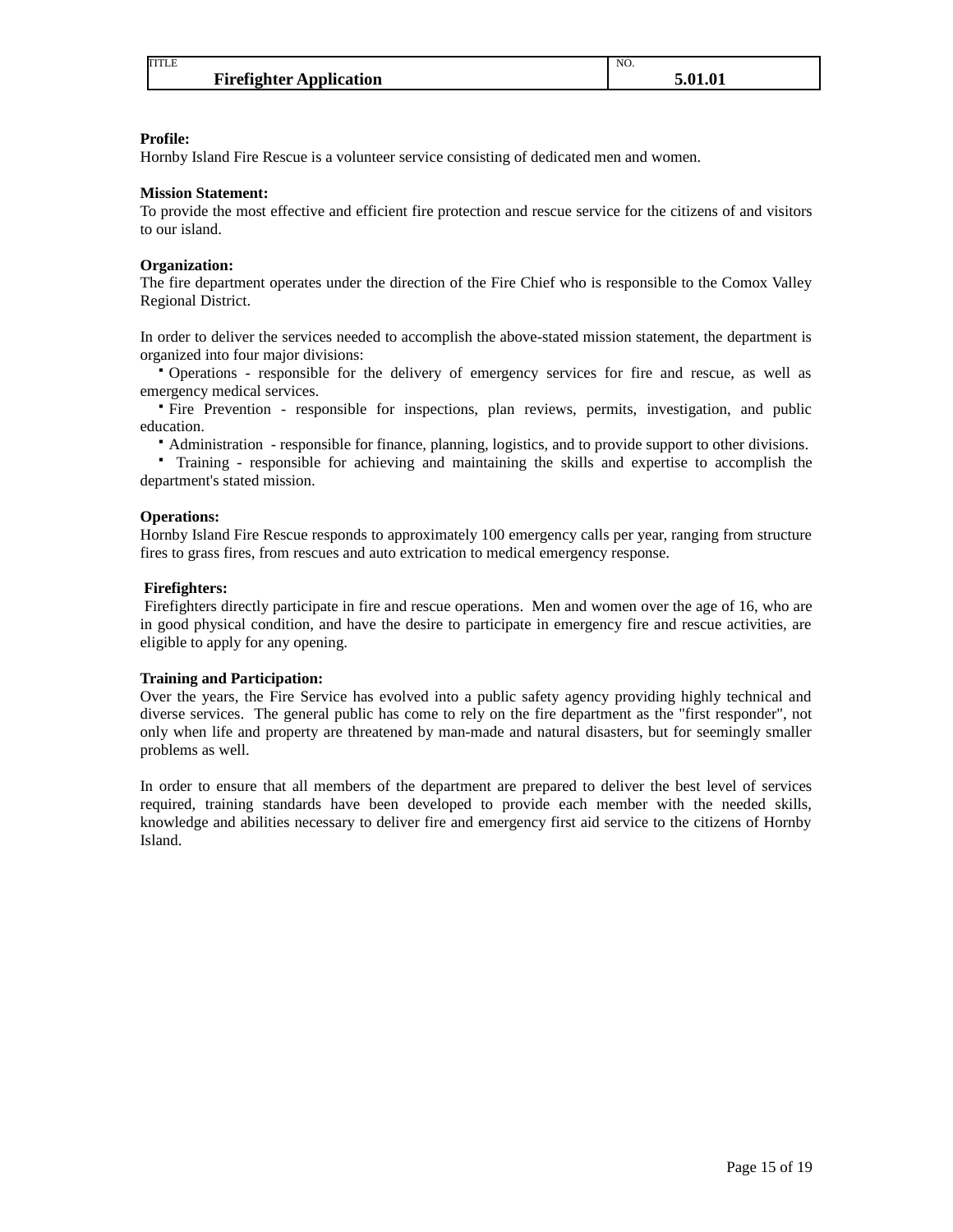| <b>TITLE</b>                   | NO. |
|--------------------------------|-----|
| <b>Firefighter Application</b> | л.  |

### **Training Requirements - Recruits and Probationary Firefighters:**

All recruits entering the department, must complete the recruit basic-training program taught by the department. They then work within the department on probation, prior to being accepted as full members of the department, following completion of a written and practical evaluation.

### **Firefighters:**

All members of the department participate in the Fire Service training program to the Justice Institute Basic Level, writing examinations on various subjects and are encouraged to achieve a Level of Firefighter I. Members are expected to attend a minimum of 50% of the weekly practices each year. Individuals who have the desire to increase their skills are provided with the opportunity for advance training in subjects such as dangerous goods, auto extrication, and high angle rescue.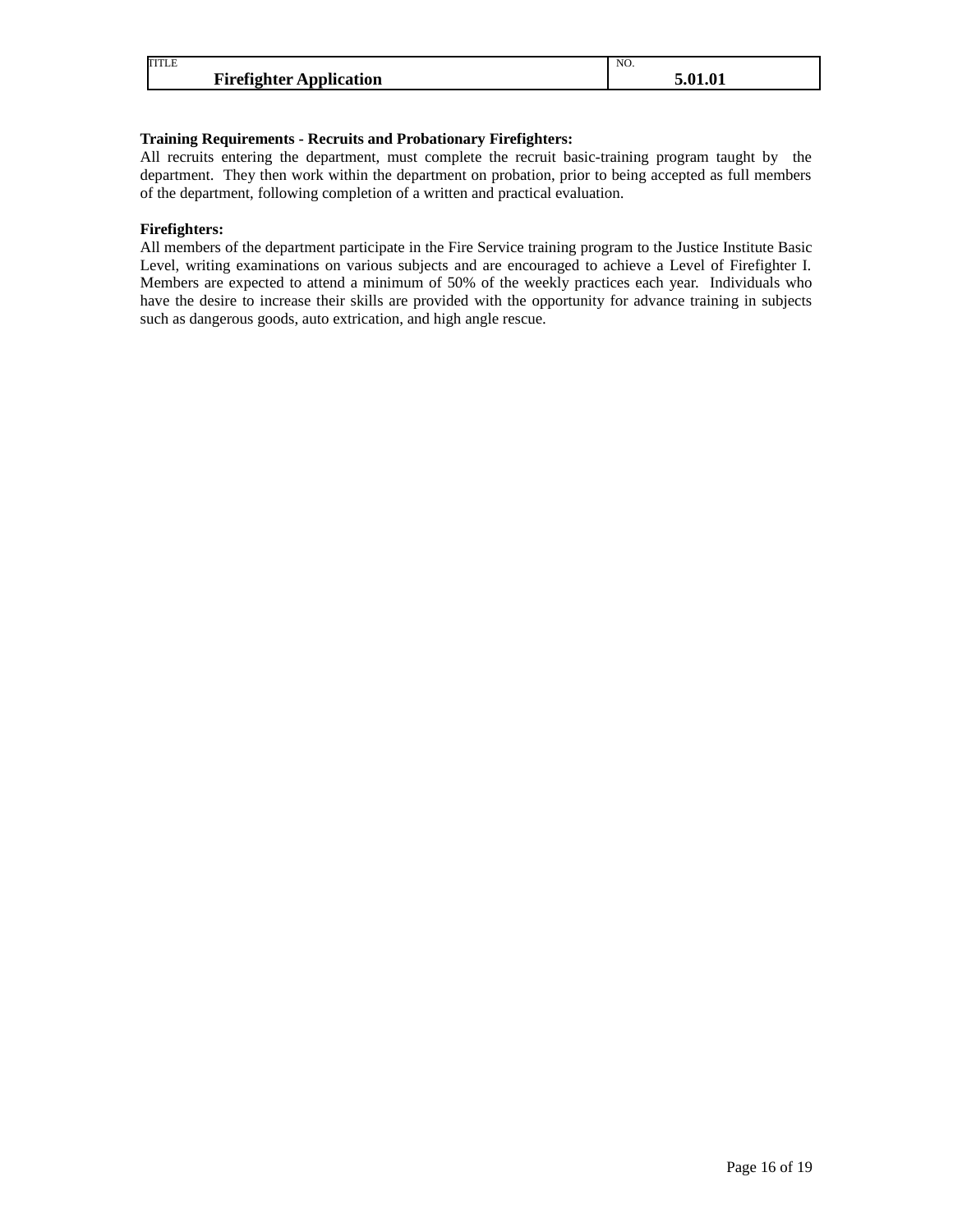### **QUESTIONS ASKED MOST OFTEN BY PROSPECTIVE MEMBERS**

### **Q.What is the cost of the required training?**

TITLE

A.The required training for recruits and firefighters is provided by the department free of charge. Transportation to and from accredited additional training is funded by the department.

### **Q.How much will I have to pay for my protective clothing?**

A.All required protective clothing is provided by the department, at no cost to the individual.

### **Q.What is the format of the recruit training schedule?**

A.The Recruit Training program is spread over a 24 week period. Training will require two week nights and may include some full day weekends. Entry level CPR and first aid training is handled in a similar manner.

### **Q.Who provides insurance coverage for my activities as a firefighter?**

A.Normal WorkSafe BC coverage is in effect whenever the individual is volunteering for the department. The Department also has insurance coverage for auto liability when operating department vehicles. Members (not Recruits) all have accidental death, disability, and life insurance

### **Q.Are firefighters directly paid in any way?**

A.Firefighters receive an honorarium based on the number of regular practices and approved training sessions attended in each semi-annual period.

### **Q.After my initial training, how much time will I be expected to give as an active member?**

A.While the exact time requirements vary, the average training and call out time is about 18 hours per month. There is no ceiling on how much you can participate in optional duties such as tours and public education, as well as officer positions.

#### **Q.How often will I be on call to respond to emergencies?**

A.Our system depends upon firefighters being available to answer all emergencies. The department therefore expects that firefighters, will be on call 24 hours a day, 7 days a week, 365 days a year. This is a major commitment that needs careful consideration before you undertake it. The department realizes that no one can be available all of the time, but it relies on the commitment from members to respond whenever they are available. Potential members should be aware that this commitment cannot be taken lightly; their response to emergencies is a lifeline to the public that they serve.

#### **Q.How quickly will I have to respond to emergencies?**

A.The department would normally expect that all available members would respond immediately to a page out.

### **Q.How long do emergency call outs last?**

A.The average call out lasts about an hour. A working structure fire may extend 4 or more hours.

#### ← Q.**If I have prior fire/rescue training and experience, will it count towards the Department's training** requirements?

A.Prior training will likely reduce the time necessary to develop the minimum skills that the department looks for in its firefighters, but participation in all programs is still required in order to demonstrate your proficiency.

### **Q.Is it possible for me to concentrate my participation and specialize in one area of fire department response?**

A.All members are generalists, capable of doing any of the fire or rescue tasks that may occur at an emergency. Specialist training is provided, but not to the exclusion of the requirement to be able to participate in all department activities.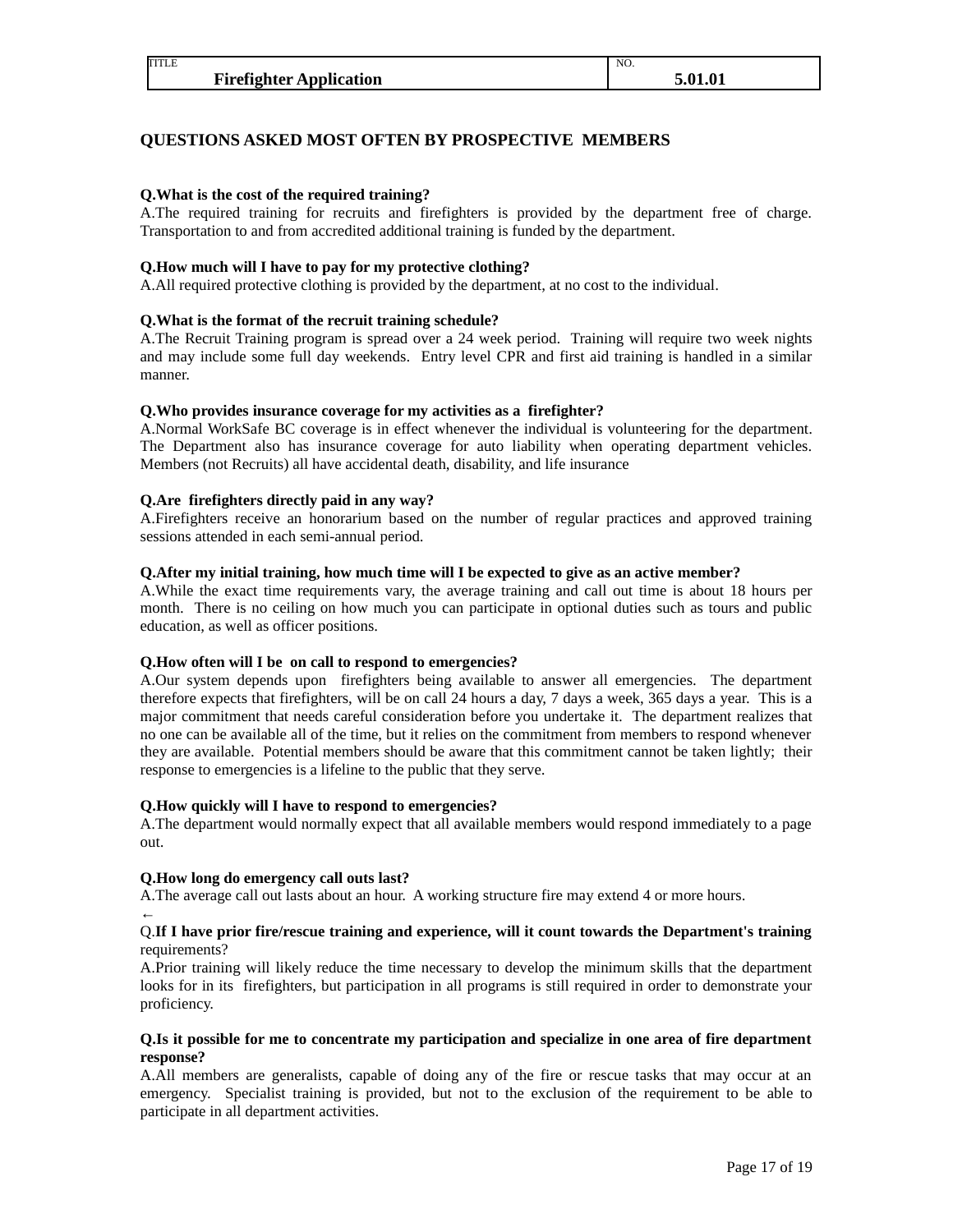| <b>TITLE</b>                   | NO.               |
|--------------------------------|-------------------|
| <b>Firefighter Application</b> | F 01 01<br>5.U1.U |

### **Q.Is there a medical and physical examination prior to acceptance by the department?**

A.There is a medical and physical examination. Your doctor must complete a form provided by the department.

#### ← **Q.Will there be written or physical tests prior to acceptance by the department?**

A.Not as part of the Application process. All Recruits are required to successfully complete a written exam and practical evaluation prior to acceptance as a Firefighter upon completion of basic training.

### **Q.Can a woman be a firefighter with the department?**

A.Yes. We encourage all applicants to become part of the department.

### **Q.Is there a social aspect to belonging to the fire department?**

A.Yes. In addition to the contribution to the community, firefighters often find a personal satisfaction in belonging to the fire department community. Members participate regularly in fire hall socials, as well as other department related activities.